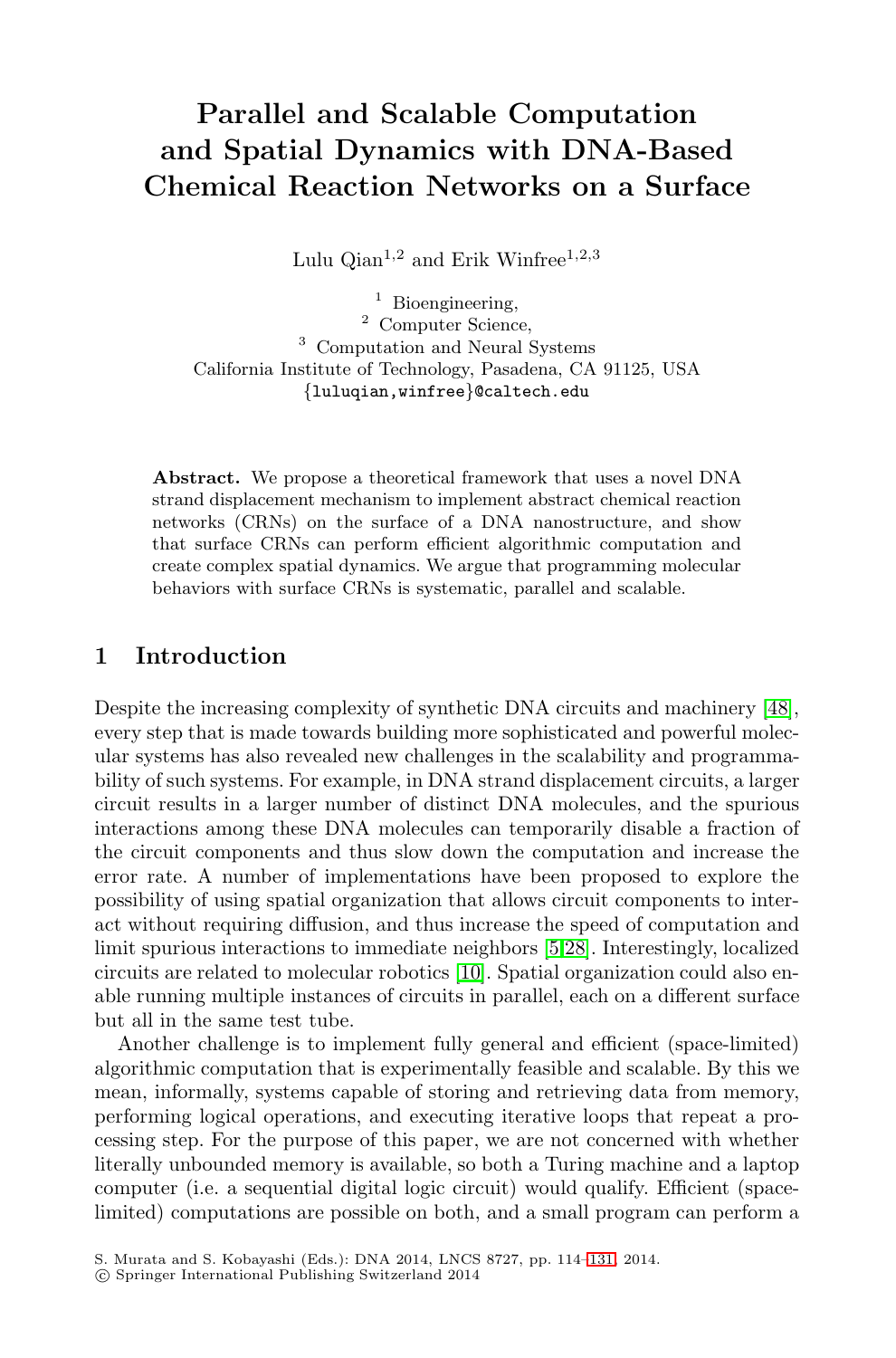large computation. In contrast, feedforward digital logic circuits can only perform limited computation: they have no memory and during execution from input to output, each logic gate updates exactly once. Even if provided new inputs, a feedforward circuit can only make decisions based on the current input signals, while a Turing machine or sequential circuit can store information in memory and access it at a later point to make more sophisticated decisions based on both current and historical input signals.

In this work, we first explain an abstract model of chemical reaction networks (CRNs) on a surface, in the context of how bimolecular reactions alone can efficiently simulate (space-bounded) Turing machines. Then we introduce the implementation of formal unimolecular and bimolecular reactions on surface, based on a novel DNA mechanism (the three-way initiated four-way strand displacement reaction) that can recognize a DNA signal, pull it off from the surface, and simultaneously load a different signal onto the same location. Following the implementation, we give an example of propagating waves created from a simple set of surface CRNs. Finally, to demonstrate the power and elegance of surface CRNs, we develop systematic approaches for building continually active logic circuits and cellular automata. These approaches are highly efficient and scalable in two ways: First, they compute and generate complex spatial dynamics in parallel. Second, they use a constant number of distinct molecules for vastly different sizes of molecular programs.

## **2 Abstract Chemical Reaction Networks on a Surface**

In the abstract model of surface CRNs, formal chemical species (e.g A, B, C, etc.) are located on a finite two-dimensional grid, and each site has a finite number of neighboring sites. Chemical species at any site can be recognized and converted into an arbitrary different species multiple times, either at a single site through a formal unimolecular reaction (e.g.  $A \rightarrow B$ ), or cooperatively with a neighboring site through a formal bimolecular reaction (e.g.  $A + B \rightarrow C + D$ , if A and B are neighbors, then A gets converted to C while simultaneously B gets converted to D). Bimolecular reactions can be applied in any orientation on the surface, but always the first reactant is replaced by the first product, and the second by the second. Thus,  $A + B \rightarrow C + D$  is effectively the same as  $B + A \rightarrow D + C$ , but is distinct from  $A+B \to D+C$ . Impo[rtan](#page-15-1)[tl](#page-14-2)y, molecules do not move from site to site unless there is an explicit reaction, so by default there is no diffusion. (Diffusion could be "simulated" by including extra rea[ctio](#page-15-2)ns such as  $A + B \rightarrow B + A$  that allow species A and B to randomly walk through each other.) Unlike well-mixed CRNs, both unimolecular and bimolecular reaction rate constants have the same units, per second, because molecules have explicit locations and thus it is not necessary to approximate diffusion and collision probabilities.

Previous works have shown that synthetic DNA molecules can be used to implement arbitrary CRNs in a well-mixed solution [36,7]. As an extension and complement to well-mixed CRNs, we will show that DNA strands can be tethered on the surface of a DNA nanostructure such as DNA origami [32] to implement surface CRNs. Fig. 1a shows the abstract diagram of a small portion of a DNA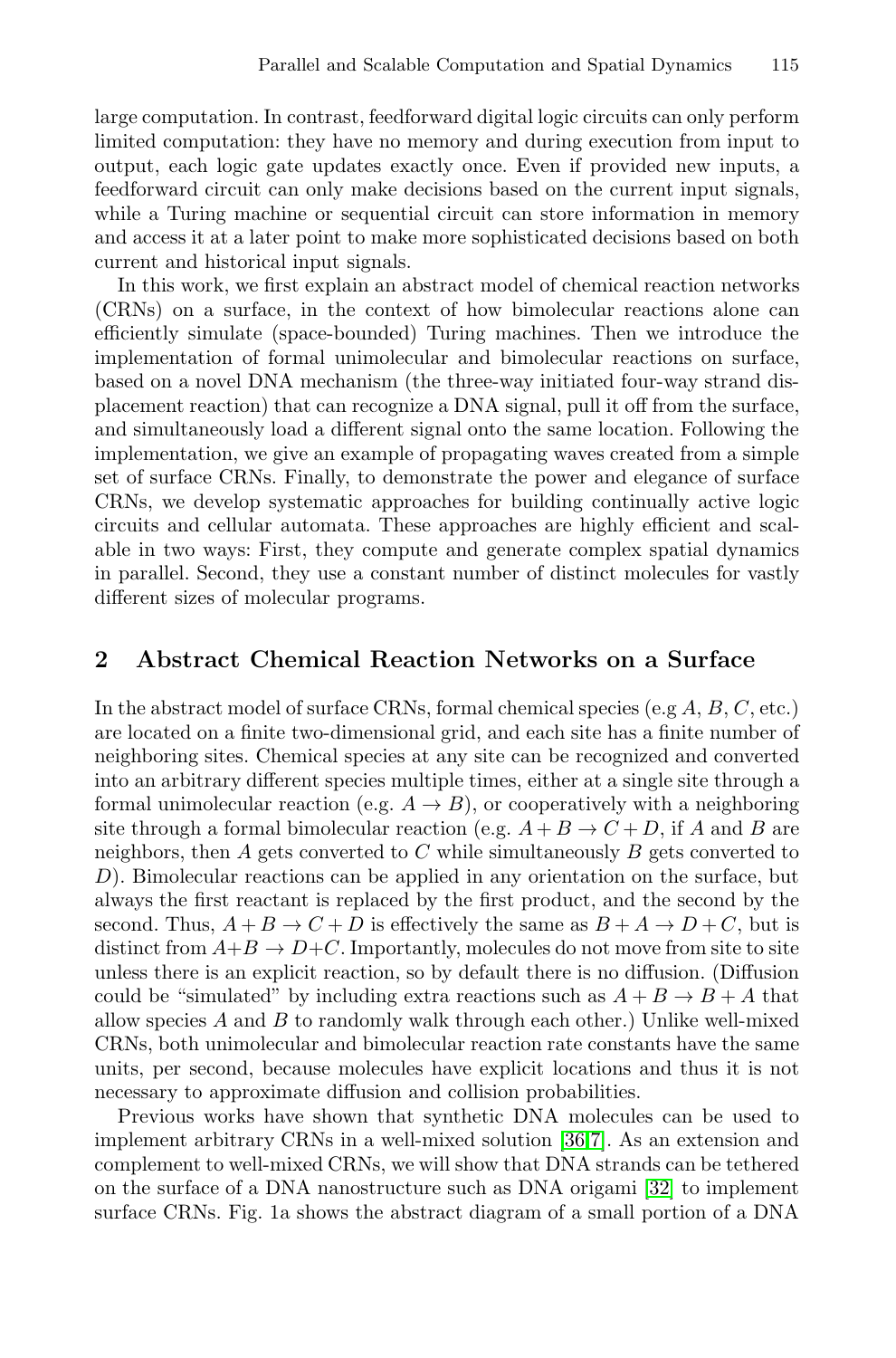

**Fig. 1.** Abstract chemical reaction networks (CRNs) on a surface. **(a)** Abstract diagram of a small portion of a DNA origami. All substrate locations are about 6 nm apart from each other. **(b)** An example of efficient molecular Turing machines implemented with abstract surface CRNs.

origami. Each staple strand can be extended from the 5' or 3' end to provide substrate positions for tethering DNA molecules that represent distinct chemical species. Because all staple strands have distinct sequences, all substrate locations on a [or](#page-14-3)igami surface are uniquely addressable. This allows us to locate specific DNA-based chemical species at their initial sites on a two-dimensional hexagonal grid of about 200 sites with about 6 nm distance between any neighboring sites, using a single DNA origami. With DNA origami arrays [26], much larger two-dimensional grids can be created.

Turing machines are one of the simplest models for universal computation, and building molecular Turing machines has a been a challenge for over 30 years. Charles Bennett was the first to come up with an implementation that uses hypothetical enzymes [2]. Later, concrete molecular implementations were pro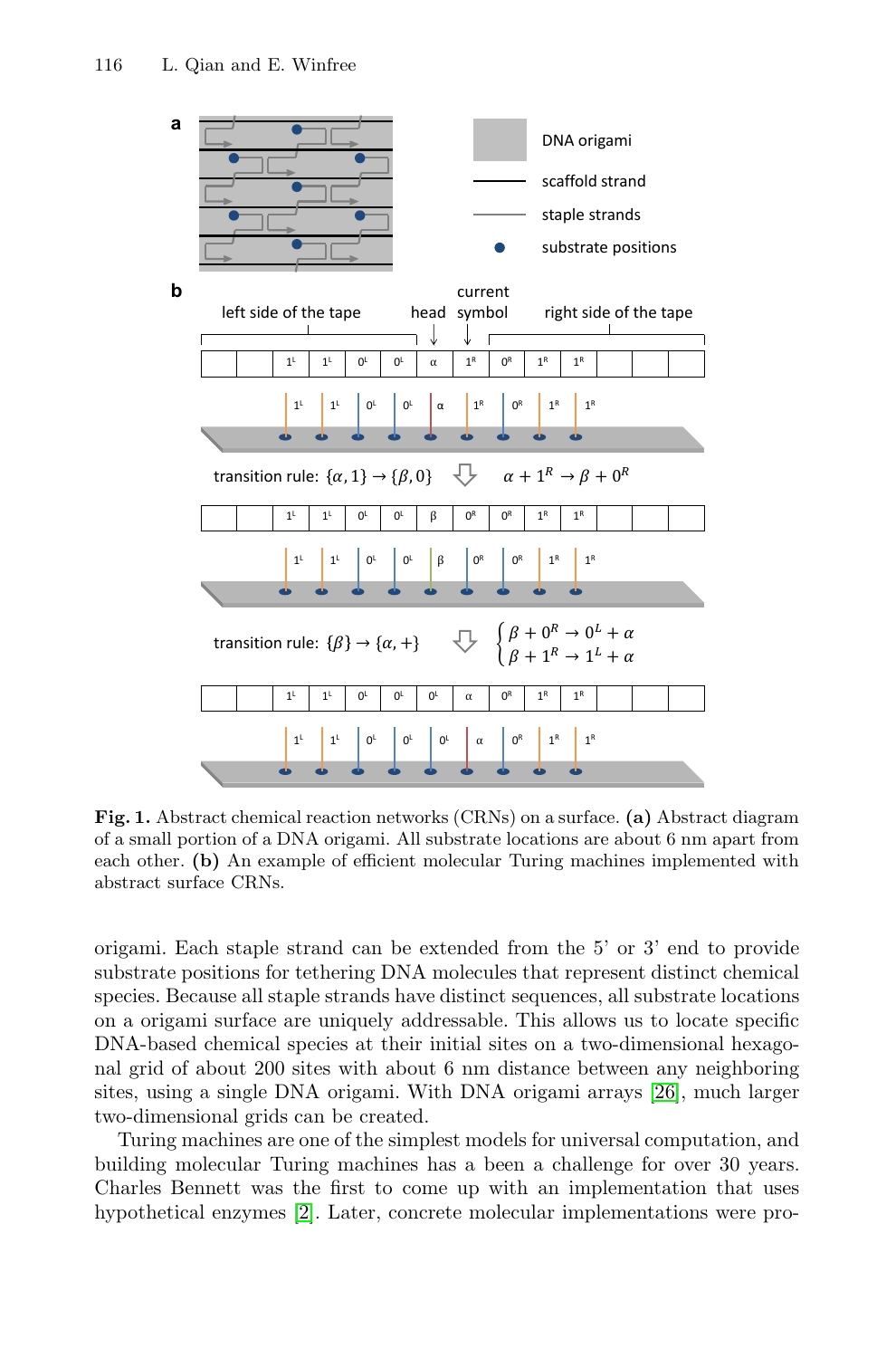posed. The [DN](#page-15-3)A tile self-assembly model was developed and proved to be Turing un[iver](#page-15-4)sal, but it has the distinct disadvantage of storing the entire history of its computation within an array of DNA tiles [33]. Both non-autonomous [34,1,35] and autonomous [44] DNA-based Turing machines were designed; however they required enzymes such as ligase and restriction enzymes for their operation, and their complexity discouraged experimental implementation. Well-mixed CRNs were also shown to be probabilistically Turing universal, but the computation requires molecular counts and therefore volumes that grow exponentially with the amount of memory used [37]. Recently, we developed a stack machine model with DNA polymers [30] that can simulate Turing machines efficiently, but there must be exactly one copy of the polymer DNA molecule for each stack, which introduces significant experimental challenges.

As an example to illustrate the power and generality of surface CRNs, Fig. 1b sho[ws](#page-15-5) the implementation for a hypothetical molecular Turing machine with a [fi](#page-14-4)nite tape. Unlike the stack machine implementation with polymer CRNs, our new Turing machine implementation with surface CRNs allows multiple independent Turing machines to operate in parallel within the same test tube, and there is no slow-down as the reaction volume gets larger. However, whereas the stack machine construction has an explicit mechanism for growing an unbounded amount of memory, the Turing machine construction here is limited to the size of the origami surface; in principle, this limit is obviated by unbounded selfassembly of origami [26], ideally configured so that self-assembly is inhibited until triggered [11] by the Turing machine needing more memory.

To review, a Turing machine has a head that moves along a tape and reads or writes symbols on the tape. The function of a Turing machine is decided by a set of transition rules. Each rule updates the state of the head and the symbol near the head based on the current state and symbol information, and moves the head to the left or right on the tape. Here we use an equivalent variant of the standard Turing machine where state change and movement steps are separate [3]. A tethered DNA strand on a DNA origami surface represents a state (such as  $\alpha$  or  $\beta$ ) if the position corresponds to the head, and represents a symbol (such as 0 or 1) if the position is on the tape. All symbols on the left side of the tape are  $0^L$  or  $1^L$ , and those on the right side are  $0^R$  or  $1^R$ . Each transition rule can be encoded in one or more formal bimolecular reactions on a surface. For example, transition rule  $\{\alpha, 1\} \rightarrow \{\beta, 0\}$ , which reads current state  $\alpha$  and current symbol 1 and updates the state to  $\beta$  and the symbol to 0, can be encoded in surface reaction  $\alpha + 1^R \rightarrow \beta + 0^R$ . Transition rule  $\{\beta\} \rightarrow \{\alpha, +\}$ , which reads current state  $\beta$ , updates the state to  $\alpha$ , and moves the head to one cell on the right, can be encoded as two surface reactions  $\beta + 0^R \rightarrow 0^L + \alpha$  and  $\beta + 1^R \rightarrow 1^L + \alpha$ .

## **3 Implementation of Surface CRNs**

It is a significant challenge to implement surface CRNs. Existing DNA implementations of well-mixed CRNs [36,7] use the mechanism of three-way strand displacement [45]. Such implementations can not be used for recognizing and updating a DNA signal on a surface for two reasons: First, in the process of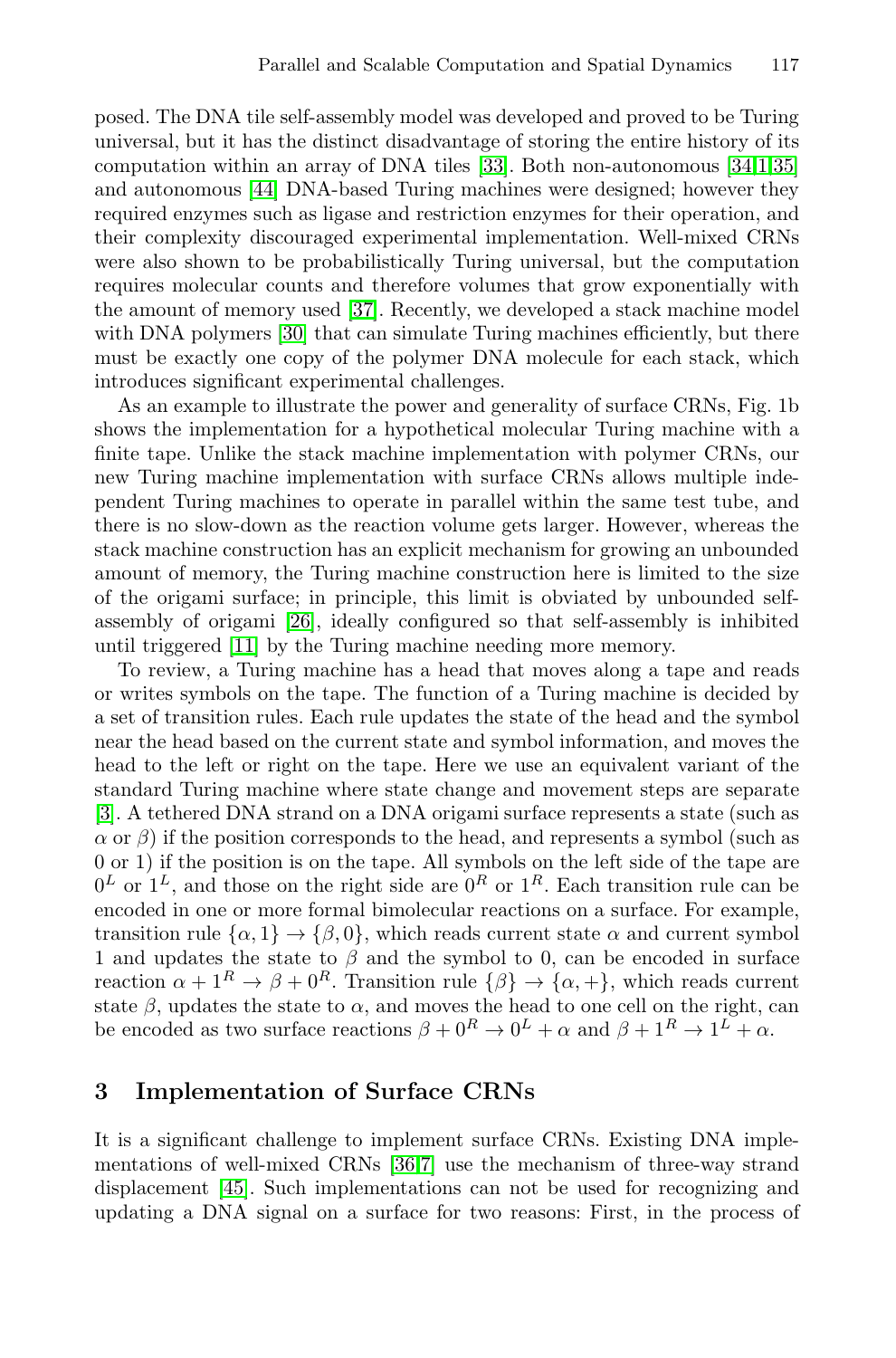

**Fig. 2.** DNA implementation of formal unimolecular reaction  $A \rightarrow B$  on a surface. Fuel molecules are highlighted with outlines and waste molecules are shaded with light grey background; they are free-floating molecules in solutions that are maintained at a constant concentration.

three-way strand displacement, a single-stranded signal that is being recognized will become bound to a complementary strand that is eventually part of a waste molecule. Thus the waste molecule would be stuck on the surface attached to the current signal strand. Second, upon completion of three-way strand displacement, a new signal strand would be released into the solution, instead of staying on the surface as an updated [sig](#page-16-1)nal.

In contrast, the mechanism of four-way branch migration [40,27] allows the recognition of a double-stranded signal with two adjacent single-stranded toeholds. Upon completion of branch migration, all strands [w](#page-14-5)[ill h](#page-14-6)ave swapped their base-paring partners. One strand in the original signal will now become part of a new signal as a result of the formation of a new pair of adjacent single-stranded toeholds, which makes it possible to recognize and update a signal on a surface. Unlike the high specificity of signals that can be encoded in branch migration domains with three-way strand displacement [47], four-way branch migration relies on distinct toehold sequences to represent different signals, and thus it is limited to implementations that require a small number of signal species.

Here, we show that with the help of associative/combinatorial toehold [6,15], three-way strand displacement and four-way branch migration can be integrated into one single step, simultaneously achieving the high specificity of signals and the localized updating of signals through swapping base-paring partners. We call this new mechanism three-way initiated four-way strand displacement, and we use it to implement surface CRNs.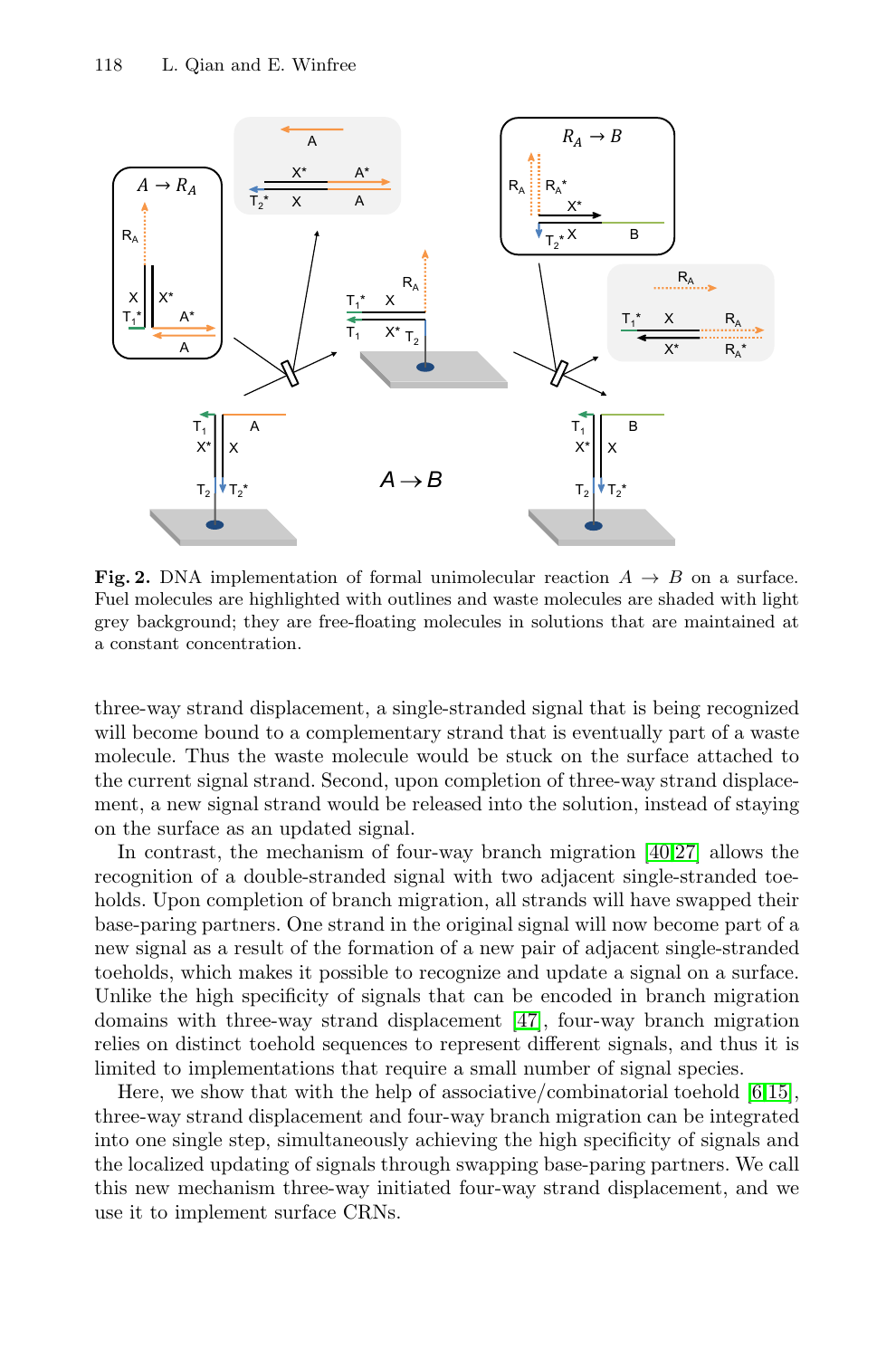

**Fig. 3.** DNA implementation of formal bimolecular reaction  $A + B \rightarrow C + D$  on a surface. Fuel molecules are highlighted with outlines and waste molecules are shaded with light grey background, they are free-floating molecules in solution that are maintained at a constant concentration.

As shown in Fig. 2 and appendix Fig. A1, a DNA signal encoding chemical species A on a surface consists of a short single-stranded toehold domain  $(e.g. T<sub>1</sub>, perhaps of 6 nucleotides) and a long single-stranded recognition domain$ (e.g. A, perhaps of 15 nucleotides) held together by a double-stranded branch migration domain (e.g. X and  $X^*$ ) followed by a double-stranded toehold domain (e.g.  $T_2$  and  $T_2^*$ ). Initially, a fuel molecule  $A \to R_A$  is free floating in solution. It first binds to signal A through the single-stranded domain  $T_1^*$ , three-way branch migration occurs within the double-stranded A and  $A^*$  domain, and a singlestranded waste molecule is produced. Simultaneous with the three-way branch migration, four-way branch migration occurs within two double-stranded  $X$  and  $X^*$  domains. When the double-stranded molecule on the right side is only attached by a short toehold  $T_2$ , it will spontaneously fall off the surface and become a waste molecule. At this point, signal A on a surface has been replaced by signal  $R_A$ , but with a different orientation. We then use a second fuel molecule  $R_A \rightarrow B$ to replace  $R_A$  with  $B$  on the surface and to restore the original orientation of A. Note that the single strand A in fuel molecule  $A \to R_A$  and single strand  $R_A$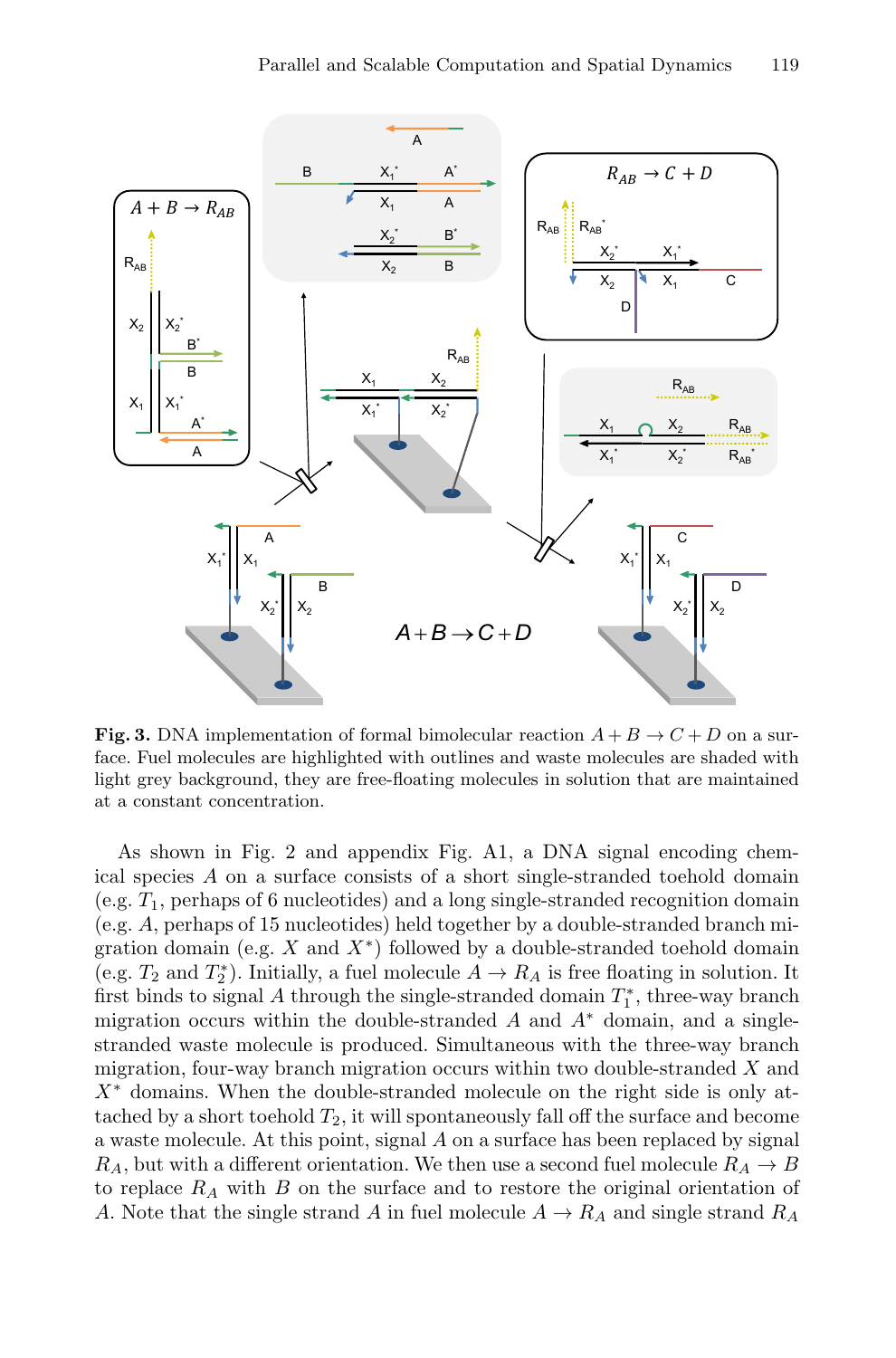

**Fig. 4.** DNA implementation of a reversible reporting reaction on a surface.

in fuel molecule  $R_A \rightarrow B$  not only increase the specificity of signal recognition through branch migration, but also protect the fuel molecules from binding to each other in a larger network (e.g. when  $A \to B$  and  $X \to A$  co-exist).

Doubling the complexity of each fuel molecule, we can now implement the formal bimolecular reaction  $A + B \rightarrow C + D$  on a surface. As shown in Fig. 3 and appendix Fig. A2, signals  $A$  and  $B$  are located at neighboring sites on the surface. Fuel molecule  $A + B \rightarrow R_{AB}$  first undergoes three-way initiated fourway branch migration with signal  $A$  on the surface; at the end of this process two short toeholds spontaneously disassociate and neighboring signal B can bind to the intermediate product and undergo a second three-way initiated four-way branch migration reaction to replace both signals  $A$  and  $B$  with a joint signal  $R_{AB}$  on the surface. A second fuel molecule  $R_{AB} \rightarrow C+D$  then recognizes  $R_{AB}$ , and signal  $D$  will be placed at the original site of  $B$  followed by  $C$  being placed at the original site of A.

The keen observer will note that this mechanism requires neighboring sites to make use of distinct branch migration domains  $X_1$  and  $X_2$ , rather than universally  $X$ . This constraint can be accommodated by using a checkerboard arrangement of  $X_1$  and  $X_2$  sites on the origami and by multiplying the number of fuel species – for example, each unimolecular reaction will need both fuels using  $X_1$ and fuels using  $X_2$  (unless, for some reason, we wish to restrict the unimolecular reaction to just one color of the checkerboard). [As it](#page-14-7) is straightforward to handle, we will henceforth ignore this minor complication.

To experimentally read DNA signals on a surface, we propose a reporting mechanism that reversibly produces a fluorescent signal. As shown in Fig. 4, the free-floating reporter molecule is labeled with a fluorophore and a quencher. A reversible three-way strand displacement reaction separates the fluorophore from the quencher and results in increased fluorescence that can be measured in bulk by a spectrofluorometer. This mechanism, reversibly binding and activating the fluorophore, is compatible with the DNA-PAINT method [22] for super-resolution microscopy, suggesting that dynamic spatial patterns could be observed on a single origami or origami array.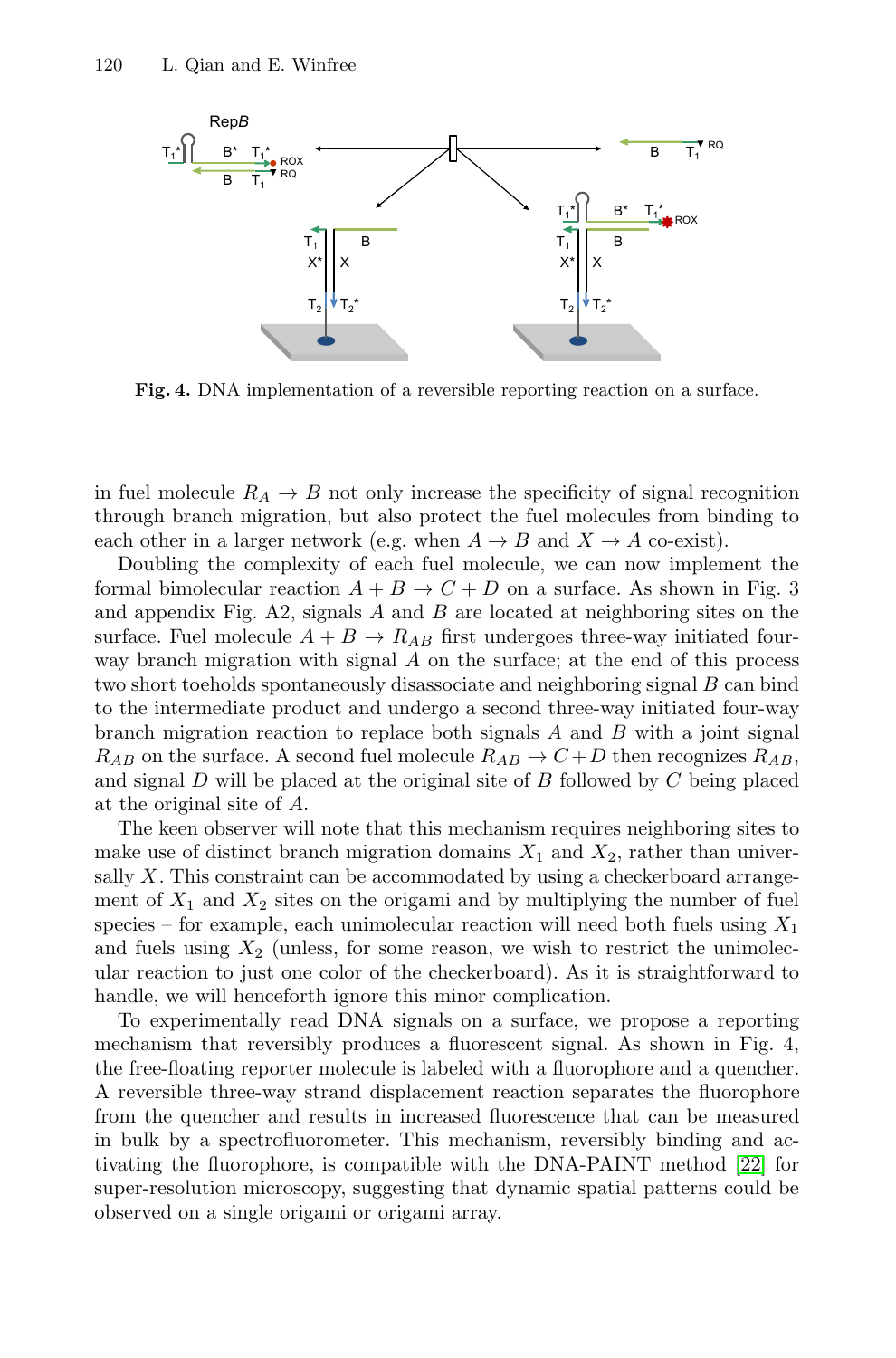

**Fig. 5.** A nanoscaled pacemaker that triggers a propagating wave. Simulated on a 100 by 100 grid, black pixels indicate signal *A*, grey pixels indicate signal *R*, and white pixels indicate signal *Q*. The signal in the center of the grid is always *C*.

## **4 Dynamic Spatial Patterns**

With just unimolecular and bimolecular surface CRNs, dynamic spatial patterns can be created on a two-dimensional DNA origami surface. For example, with the set of four reactions shown in Fig. 5, a propagating wave pulse can be repeatedly generated. Initially, the site in the center of the grid has signal  $C$  ("the pacemaker") and all other sites have signal Q. The only reaction that can take place under this initial condition is  $Q + C \rightarrow A + C$ , allowing the signal in the center to update one of its neighbors from Q to A. Subsequently, a fast reaction  $Q + A \rightarrow A + A$  will occur, and each site with signal A will update its neighbors from Q to A, creating the front of a [wave](#page-14-8). A slower reaction  $A \to R$  will then convert signals  $A$  to  $R$ , thereby identifying older parts of the wave and helping establish directionality of the wave propagation. A even slower reaction  $R \to Q$ will restore signals from  $R$  to  $Q$  after the wavefront has passed. Finally, the slowest reaction  $Q + C \rightarrow A + C$  enables a new wave to emerge from the center after the previous wave has faded.

In this example, if all possible reactions execute synchronously (independent of rate constants), the propagating wave will expand deterministically  $-$  it is the 3-state Greenberg-Hastings model of excitable media [17]. But discrete CRNs are intrinsically asynchronous, all signals will be updated stochastically, and the edge of the wave will be less well defined, as shown in the simulation in Fig. 5. To obtain reliable wave propagation, rate parameters must be tuned roughly as described above. In the DNA implementation, desired rates can be achieved by varying the lengths of toeholds on fuel molecules encoding the unimolecular and bimolecular reactions (assuming the three-way initiated four-way strand displacement follow roughly the same range of kinetics as three-way strand displacement [46]). As an alternative to tuning rates, it is possible to design (typically larger) surface CRNs that behave exactly as if they were updated synchronously;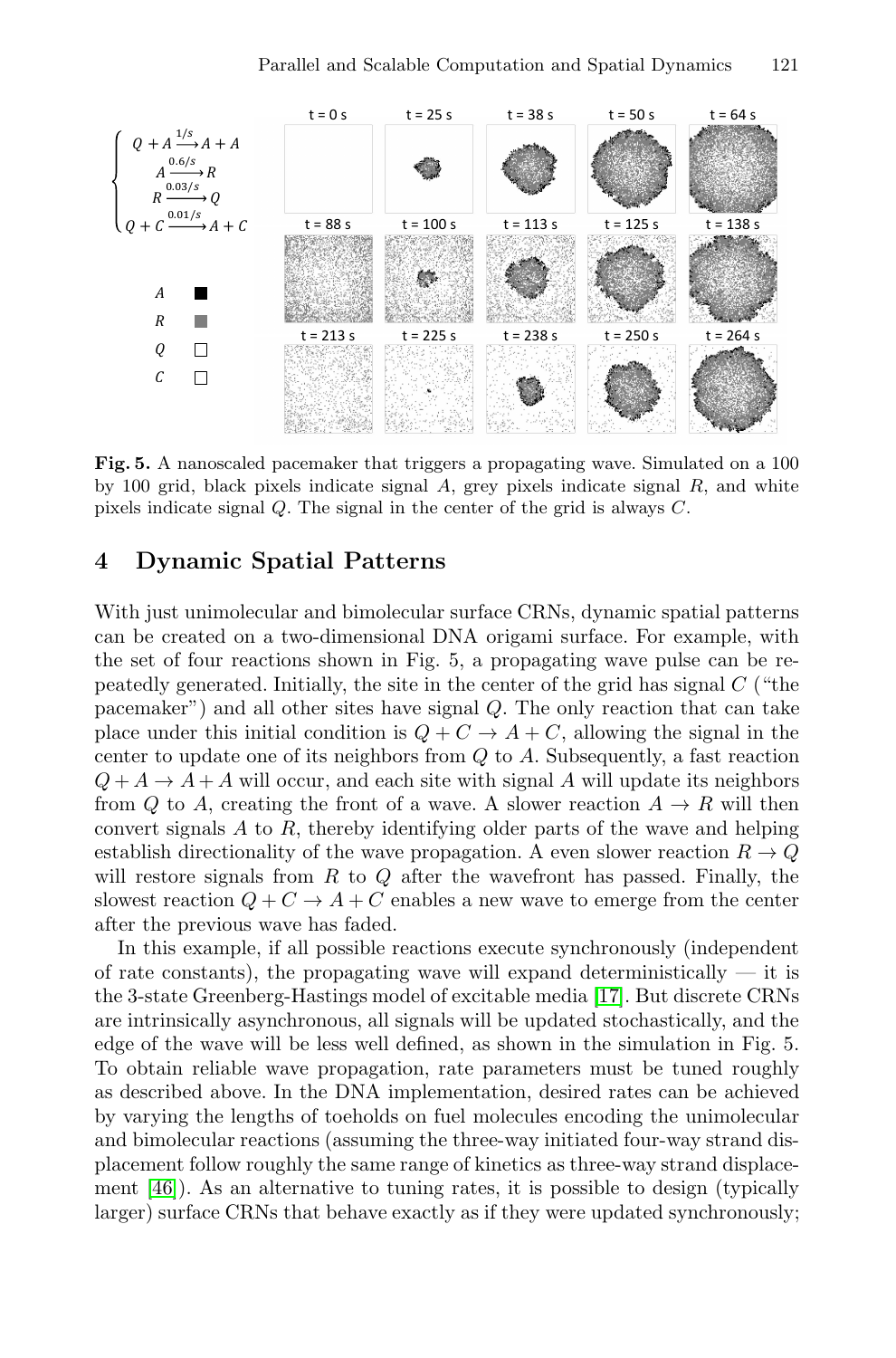we will discuss such an approach later in the paper, in the context of cellular [auto](#page-14-9)mata.

Rather than eliminate it, the randomness of asynchronous reaction execution can be embraced, and in combination with explicit reactions that simulate two-dimensional diffusion (e.g.  $X + e \rightarrow e + X$  for all diffusible species X and a special "empty space" signal  $e$ ), we obtain the entire space of chemical reactiondiffusion systems in the stochastic limit, closely analogous to reactive lattice gas automata models [4]. For example, spiral wave dynamical patterns could be achieved using the six-reaction Oregonator model of the Belousov-Zhabotinsky excitable medium [21].

#### **5 Continuously Active Logic Circuits**

Unlike in reaction-diffusion systems, signals in surface CRNs by default will remain in their exact location until a reaction occurs. This feature enables precise geometric control at the single-molecule level, and can be exploited to carry out precise tasks such as digital circuit computation. As shown in Fig. 6b, to construct a two-input OR gate with surface CRNs, three neighboring sites are initially assigned with blank signals  $B^{\cup x}$ ,  $B^{\cup y}$  and  $B^{\cup z}$ , and each of them has another blank neighboring site  $B$  to serve as a wire that moves signals around and connects layers of logic gates together (Fig. 6a). Logic OR computation can be performed with six bimolecular reactions. The first four reactions recognize the two input signals  $00, 01, 10,$  or  $11$  at the x and y sites, update the y site to the correct output signal  $0^{\cup k}$  or  $1^{\cup k}$ , and reset the x site to be blank. The last two reactions move the output signal to the  $z$  site and reset the  $y$  site to be blank. Similarly, AND gate and NOT gate can be implemented with six and two reactions respectively (Fig. 6cd). Additional straightforward reactions are needed to load the signal from the input wires onto the gate, and to push the output onto its wire (Fig. 6a). These unidirectional reactions ratchet the signals forward, despite the random walks on the wires.

With two additional sets of reactions implementing signal fan-out and crossing wires (Fig. 6ef), arbitrary feedforward logic circuits can be systematically translated into surface CRNs. An example circuit that calculates the square roots of four-bit binary numbers [is sh](#page-15-6)own in Fig. 6g. To run the circuit, 0 or 1 signals are initiated at  $x_1, \ldots, x_4$ , while  $y_1$  and  $y_2$  are in state B. Signals asynchronously propagate through the circuit. Two-input gates must wait until both input signals arrive, before they can produce an output. Crossing wires are designed to ensure that deadlock is impossible. The correct circuit outputs are eventually produced at  $y_1$  and  $y_2$  regardless of the order in which reactions execute.

Unlike the previous well-mixed DNA logic circuits, which deplete some circuit components by the end of each computation and thus are not capable of responding to a new set of input signals [31], these logic circuits with surface CRNs are continuously active. With free-floating fuel molecules in large excess, the signal on each site can be updated multiple times, switching between "0" and "1" and back, as needed. With reversible reporters that read the output signals without consuming them, a changed set of input signals will trigger a cascade of reactions resulting in the update of output signals and associated fluorescence.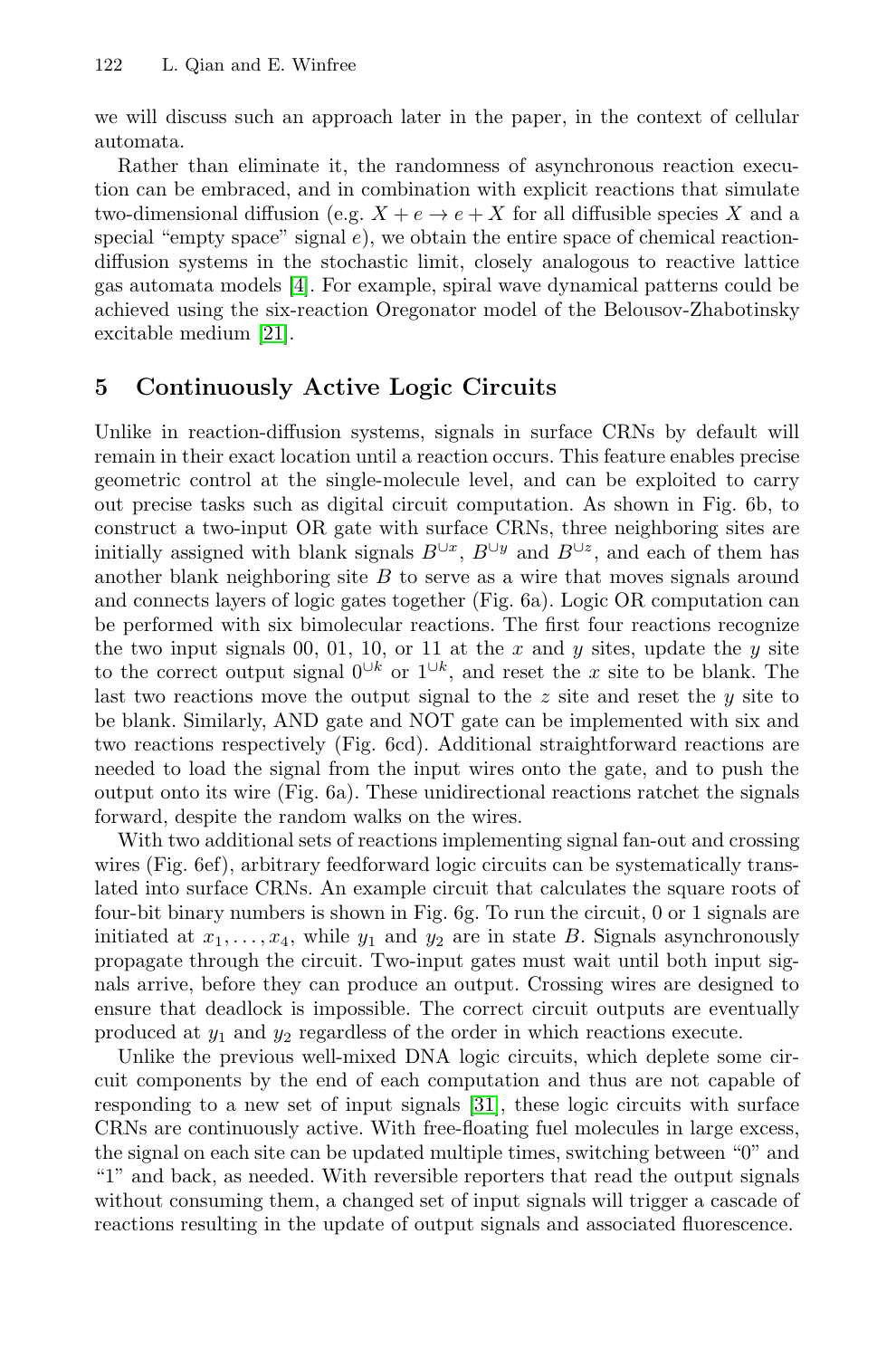

**Fig. 6.** Continuously active logic circuits. **(a)** wire, loading and unloading, **(b)** OR gate, **(c)** AND gate, **(d)** NOT gate, **(e)** fan-out wires and **(f)** crossing wires implemented with surface CRNs. " $0/1$ " is shorthand for two rules of the same form, one with all instances "0" and the other with all instances "1". **(g)** A four-bit square root circuit implemented with surface CRNs. The three-input AND gate is implemented with 2 two-input AND gates. The fan-out of three is implemented similarly as (but distinctly from) the fan-out of two, with an extra state  $F2$  of site  $B<sup>F</sup>$ .

An additional benefit of the continuously active logic circuit architecture using surface CRNs is that iterative sequential circuits can be implemented using the same mechanisms. For example, if three NOT gates are wired together in a ring (a canonical oscillatory circuit), and a single 0 signal is placed on one of the wires, then the signal will travel around and around the ring, flipping from  $0$  to  $1$  and back as it goes. More usefully, to iterate a function  $f(x_1, x_2,...,x_n) = (x'_1, x'_2,...,x'_n)$ , the outputs of a circuit computing  $f()$ merely need to be routed back to the input, controlled with a synchronizing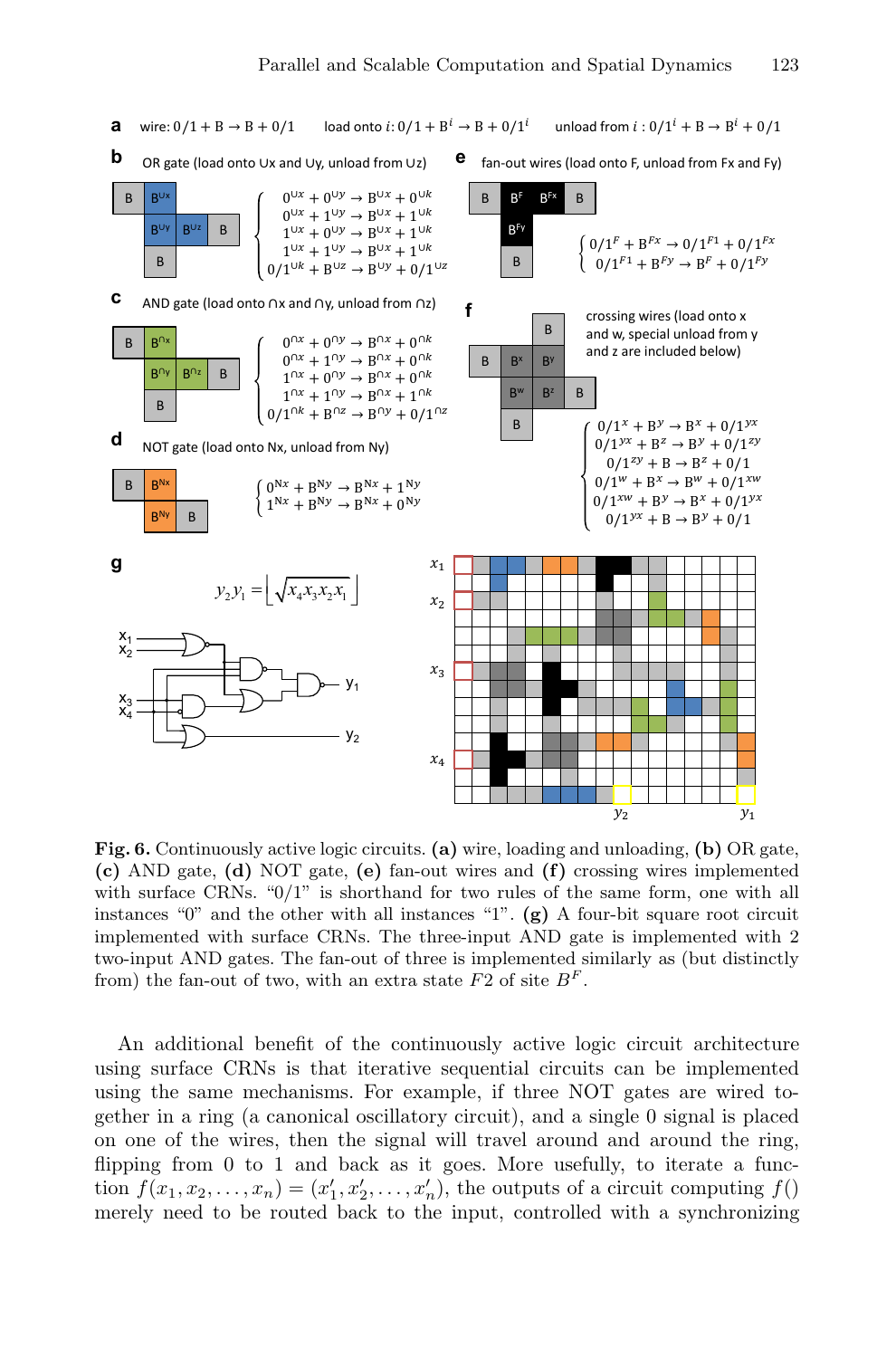signal that ensures that the new inputs are not activated until all of the previous outputs have been computed and collected. Thus, in principle, arbitrary finite state machines, and even standard central processing unit (CPU) designs, can be efficiently implemented using surface CRNs on a large enough origami array. Such designs are closely related to the implementation of delay-insensitive circuits in asynchronous cellular automata [25].

Logic circuits with surface CRNs should be more scalable than previous DNAbased logic circuits. Any feedforward or sequential logic circuit can be implemented with the same set of signal molecules on the surface and fuel molecules in solution, regardless of the circuit size. A different circuit will correspond to a different layout of signals on the surface, and a larger circuit simply requires a larger grid on DNA origami. For example, all three OR gates in the square root circuit (Fig. 6g) at different locations on the surface will interact with the same set of fuel molecules ([Fig](#page-15-6). 6b) to perform the desired computation, and all three OR gates can operate at the same time. Assuming the concentrations of all fuel molecules stay constant, which can be approximated by using a small amount of DNA origami (and hence signal molecules on its surface) and a large excess of fuel molecules in solution, the speed of each logic operation should stay the same in larger circuits. This is in contrast to well-mixed DNA circuits, where the maximum total DNA concentration limit requires that larger circuits operate at lower signal concentrations, resulting in a per-operation slowdown linear in the number of gates (c.f. SI section S15 of [31]). Finally, because each origami can contain a different circuit and/or be initialized with different input, billions of independent circuit computations can execute within a single test tube, in contrast to well-mixed bulk-phase reactions where only a single circuit is executed.

#### **6 Cellular Automata**

Compared to Turing machines where only the [sin](#page-14-10)gle site representing the head is updated at a time, cellular automata take full advantage of parallel computation and can efficiently generate compl[ex](#page-14-11) patterns that evolve over time. A cellular automaton has a grid of cells, each with an [ini](#page-15-8)tial state. Based on the current state of itself and its neighbors, each cell can be updated to a new state. A set of transition rules determine how the cells are updated, and these rules are applied to all cells in [the](#page-15-9) grid simultaneously. Interesting biological processes such as the behavior of muscle cells, cardiac function, animal coat markings, and plant ecology have been simulated by cellular automata [13]. Even some of the simplest one-dimensional cellular automata with two states (0 and 1) are rich enough to support universal computation [8]. DNA tile self-assembly has been used to successfully implement cellular automata [33], but only by constructing a static pattern representing the cellular automata's space-time history. A previous proposal to implement one-dimensional cellular automata dynamics on one-dimensional structures [43] used a variety of enzymes and may not be experimentally feasible.

An example of cellular automata with surface CRNs is shown in Fig. 7. It is an implementation of a one-dimensional block cellular automaton that sorts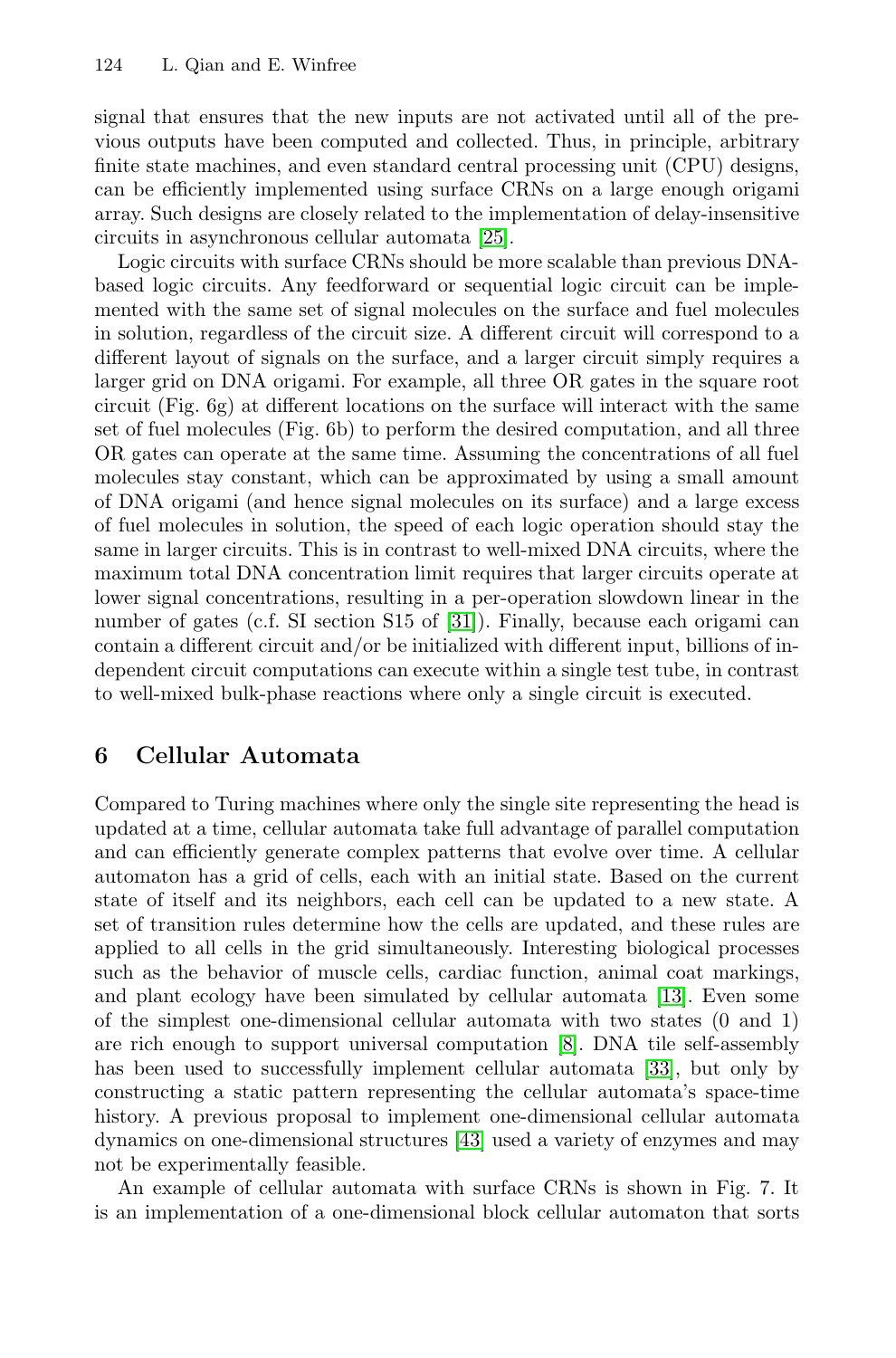| $T=0$   | E٢ | 1 <sup>AL</sup> | $0^{AR}$        | 3 <sup>BL</sup> | 2 <sup>BR</sup>     | $0^{\text{AL}}$ | 2 <sup>AR</sup> | 2 <sup>BL</sup> | 1 <sup>BR</sup> | $E^R$       |  |
|---------|----|-----------------|-----------------|-----------------|---------------------|-----------------|-----------------|-----------------|-----------------|-------------|--|
| $T=1$   | E٢ | $0^{BR}$        | $1^{\text{AL}}$ | 2 <sup>AR</sup> | 3 <sup>BL</sup>     | $0^{BR}$        | 2 <sup>AL</sup> | 1 <sup>AR</sup> | 2 <sup>BL</sup> | ER          |  |
| $T=2$   | E٢ | 0 <sup>BL</sup> | 1 <sup>BR</sup> |                 | $2^{AL}$   $0^{AR}$ | 3 <sup>BL</sup> | 1 <sup>BR</sup> | 2 <sup>AL</sup> | 2 <sup>AR</sup> | ER          |  |
| $T=3$   | E۲ | $0^{AR}$        | 1 <sup>BL</sup> | $0^{BR}$        | 2 <sup>AL</sup>     | 1 <sup>AR</sup> | <b>3BL</b>      | $2^{BR}$        | $2^{AL}$        | $E^{\rm R}$ |  |
| $T = 4$ | 댙  | $0^{\text{AL}}$ | $0^{AR}$        | 1 <sup>BL</sup> | 1 <sup>BR</sup>     | 2 <sup>AL</sup> | 2 <sup>AR</sup> | 3 <sup>BL</sup> | 2 <sup>BR</sup> | $E^R$       |  |
| $T=5$   | E۴ | $0^{BR}$        | $0^{\text{AL}}$ | 1 <sup>AR</sup> | 1 <sup>BL</sup>     | 2 <sup>BR</sup> | 2 <sup>AL</sup> | 2 <sup>AR</sup> | <b>3BL</b>      | $E^R$       |  |

each transition rule

```
\begin{cases} x^{AL} + y^{AR} \rightarrow x^{*BR} + y^{*AL} \\ x^{BL} + y^{BR} \rightarrow x^{*AR} + y^{*BL} \end{cases}{x, y} \rightarrow {x^*, y^*}is implemented with:
```
edge conditions for each state  $x$  are implemented with:

> $E^L$  +  $x^{AR}$   $\rightarrow$   $E^L$  +  $x^{AL}$  $E^L + x^{BR} \rightarrow E^L + x^{BL}$  $x^{AL}$  +  $E^R \rightarrow x^{BR}$  +  $E^R$  $x^{BL} + E^{R} \rightarrow x^{AR} + E^{R}$

 $\big\{$ 

transition rules for sorting numbers between 0 to 3:

 $\{0,0\} \rightarrow \{0,0\}$   $\{0,1\} \rightarrow \{0,1\}$   $\{0,2\} \rightarrow \{0,2\}$   $\{0,3\} \rightarrow \{0,3\}$  $\{1,0\} \rightarrow \{0,1\} \ \ \{1,1\} \rightarrow \{1,1\} \ \ \{1,2\} \rightarrow \{1,2\} \ \ \{1,3\} \rightarrow \{1,3\}$  $\{2,0\} \rightarrow \{0,2\} \{2,1\} \rightarrow \{1,2\} \{2,2\} \rightarrow \{2,2\} \{2,3\} \rightarrow \{2,3\}$  $\{3,0\} \rightarrow \{0,3\} \{3,1\} \rightarrow \{1,3\} \{3,2\} \rightarrow \{2,3\} \{3,3\} \rightarrow \{3,3\}$ 

**Fig. 7.** A one-dimensional block cellular automaton that sorts numbers. The behavior with synchronous updates is shown, with blue and orange dots indicating pairing on alternate time steps. Superscripts indicate extra information that the asynchronous surface CRN must track to ensure correct behavior. Transition rules in red performs sorting and transition rules in black maintain the updates in alternating order.

single-digit numbers. A blocked (aka partitioning) cellular automata executes by dividing the array into pairs of neighboring sites, synchronously applying a look-up-table of rules for how to replace each pair by a new pair of values, shifts the pairing by one, and repeats. Unlike the cellular automata, our model of surface CRNs is intrinsically non-oriented and asynchronous. To allow the recognition of orientations and to synchronize the update of all sites, each signal molecule on a DNA origami surface (e.g.  $1^{AL}$  and  $0^{AR}$ ) is designed to include both information about a number (e.g. 0, 1, 2, or 3) and information about block pairing  $(AL, AR, BL \text{ or } BR,$  where AL indicates the left side of an "A" pair, AR indicates the right side of an "A" pair, and so on). Each transition rule  $\{x, y\}$   $\rightarrow$   $\{x^*, y^*\}$  that reads the current states of two neighboring cells and updates them with new states can be implemented with two fuel molecules encoding  $x^{AL} + y^{AR} \rightarrow x^{\star BR} + y^{\star AL}$  and  $x^{BL} + y^{BR} \rightarrow x^{\star AR} + y^{\star BL}$ . This ensures that the ways of pairing up signals alternate after each update, so all signals will be compared with neighbors on both sides; further, it ensures that a site won't be updated again until its neighbor has caught up. Transition rules such as  $\{1, 0\} \rightarrow \{0, 1\}, \{2, 1\} \rightarrow \{1, 2\}, \text{and } \{3, 2\} \rightarrow \{2, 3\} \text{ ensure that smaller }$ numbers will be sorted to the left and larger numbers will be sorted to the right. Left edge signal  $E^L$ , right edge signal  $E^R$  and corresponding fuel molecules are used to complete the function of sorting.

The approach illustrated here for simulating synchronous one-dimensional block cellular automata with asynchronous one-dimensional surface CRNs can be generalized to provide simulations of arbitrary synchronous two-dimensional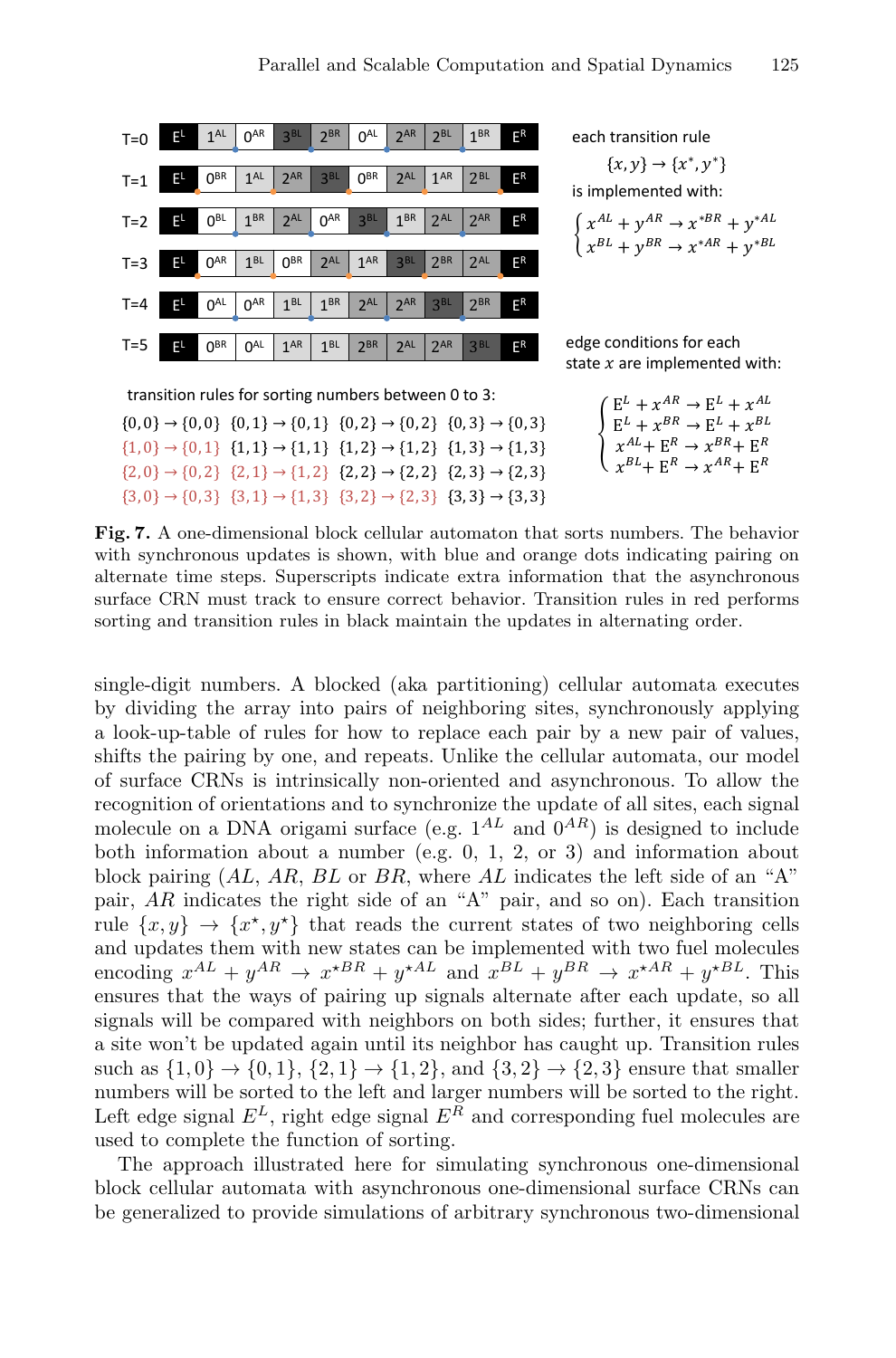block cellular automata [39] and even traditional cellular automata with von Neumann and Moore neighborhood update functions [23]. The construction uses the same basic principles but is more elaborate, and is not presented here.

# **7 Discussion**

The key mechanism that we proposed for implementing s[urf](#page-14-12)ace CRNs is a novel strand displacement primitive that we call the three-way initiated four-way strand displacement reaction. This reaction is more complex than any other DNA strand displacement primitives that have been demonstrated so far, and it is important to understand the kinetics and robustness of this reaction. We argue that because the toehold binding step makes use of both a regular toehold plus a co-axial stacking bond, it is immediately followed by three-way branch migration (without the delay one might expect from a remote toehold [16]). Presumably right after the initiation of three-way branch migration, the fourway branch migration will simultaneously take place. Thus the reaction should be completed roughly as fast as a single-step three-way or four-way strand displacement reaction.

It is also important to evaluate the potential leak reactions in our surface CRNs implementation. Any leak reactions that could occur between signal molecules on a surface would have to involve two double-stranded domains without toeholds, which is unlikely. Any leak reactions that could occur between fuel molecules in solution will only produce waste molecules in solution and not affect the state of signal molecules on surfaces. The most likely leak would be between a fuel molecule and a mismatching surface-bound signal: although single short toeholds are not very effective for initiating 4-way branch migration [9], it is possible that at some rate 4-way branch migration could initiate even without the 3-way branch migration taking place. Overall, however, the potential leak reactions should be less significant than other types of strand displacement systems. Also note that, because the number of distinct fuel molecules is constant with any size of the logic circuits with surface CRNs, the number of leak reactions will not scale with the complexity of the circuits. For cellular automata, a small set of transition rules can be used to create very complex behaviors programmed by various initial conditions, and in these cases the leak reactions will not scale with the size of programs either.

The implementation of formal bimolecular reactions on a surface raises a couple of concerns, including the step that requires two toeholds to temporarily disassociate when other part of the molecules [are](#page-15-10) [st](#page-14-13)ill held together, and the step that requires initiation of four-way branch migration with a toehold on one side and a bulge on another. We believe it should be possible to simplify and optimize this implementation.

It is inevitable that experimental implementation of surface CRNs will have occasional errors, and therefore robustness and fault-tolerance will be important issues to address in future work. Successful approaches may depend upon the type of surface CRN being implemented. For example, for digital circuits on DNA origami, classical and modern techniques for faulty digital circuits [41,19] provide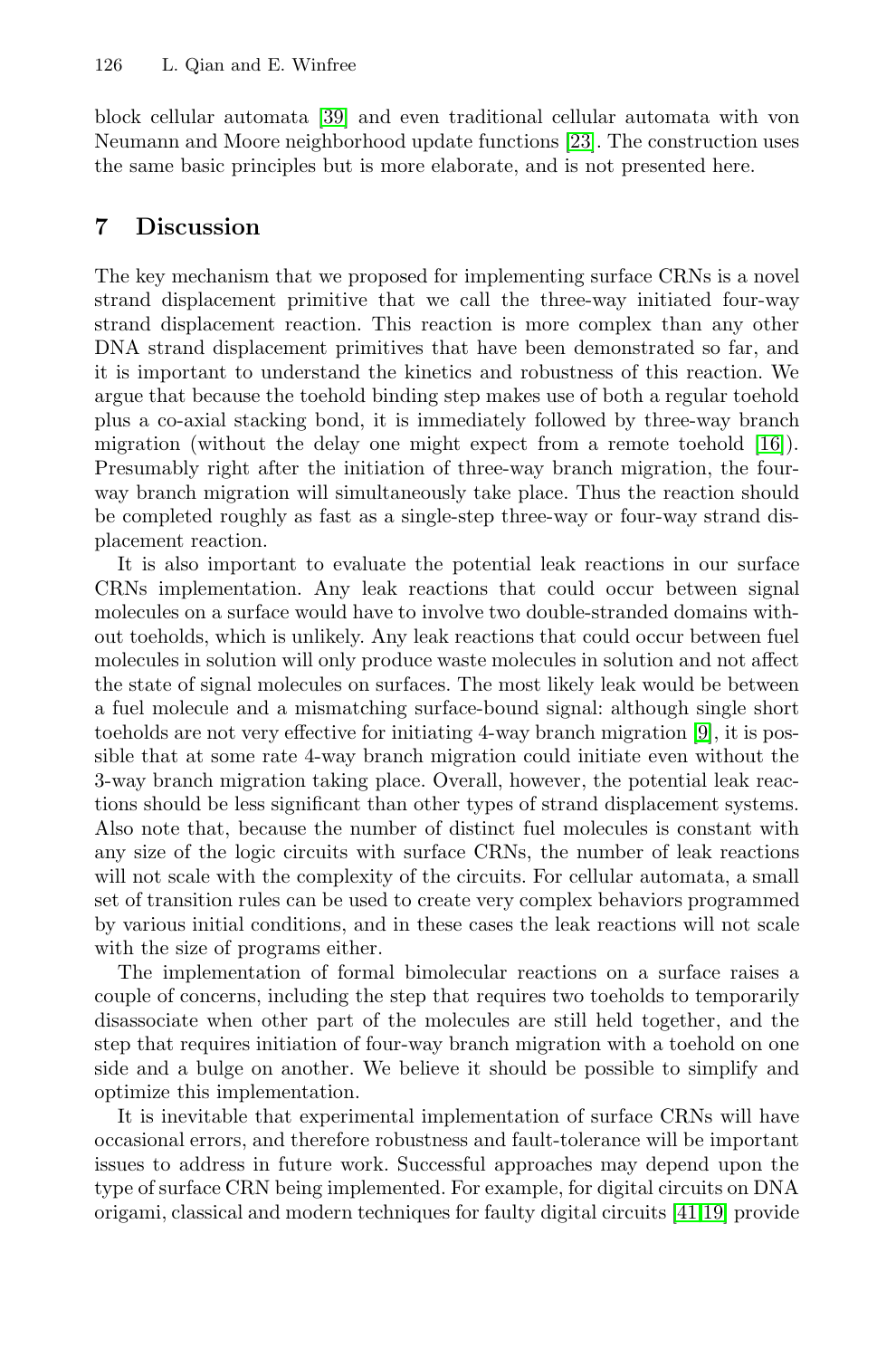solutions if the faults are transient bit-flips or permanent device failure. But DNA surface CRNs may have other types of faults, such as arbitrary signal errors (not just 0-to-1 or 1-to-0) and even signal loss, origami-to-origami exchange, or stuck intermediate reaction steps. Asynchrono[us c](#page-15-12)ellular automata models are closer models; although error correction is more difficult there, techniques have been developed both in one and two dimensions [14,42]. Finding practical and effective methods for molecular programming remains an important challenge.

Even if errors at the molecular level (leak reactions, stuck intermediates, defective molecules, etc.) are negligible, the complexity of understanding DNA strand displacement system impleme[ntat](#page-15-13)ions at the domain level already calls for simulation tools and logical verification techniques. An important step will be expanding the capability of software like Visual DSD [29] to handle DNA complexes with arbitrary secondary structure as well as localization on surfaces – this would also enable simulation of a large variety of molecular robotics implementations. Even when the full set of domain-level reactions have been worked out for DNA strand displacement systems, logical errors may be difficult to identify manually. Automated approaches for verifying the correctness of well-mixed DNA strand displacement systems are being developed [24] and these may provide a starting point for verifying surface-based systems.

If these considerable challenges [can](#page-14-15) be overcome, the resulting control over spatially-organized molecular systems could provide important new capabilities. As a systematic implementation for an extremely general class of systems, our approach leverages the effort spent characterizing and debugging a small set of [rea](#page-15-14)ction mechanisms to [co](#page-14-16)[nst](#page-14-17)ruct a wide range of system behaviors, ranging from continuously active algorithmic computation with memory, to pattern formation and spatial dynamics. Applications could include synthetic molecular systems that regulate biochemical pathways in response to continuously changing environmental signals, therapeutic molecular devices [12] that efficiently produce treatment decisions not only based on biomarkers that are currently present, but also those that indicate historical conditions of the target cell, or molecular-scale devices and instruments that precisely regulate nanoscale components (such as plasmonic elements [38] or chemical moieties [18,20]) to achieve measurement or synthesis tasks.

**Acknowledgments.** We thank Ho-Lin Chen and David Yu Zhang for insightful discussions and suggestions. LQ and EW were supported by the Molecular Programming Project under NSF expedition in computing (0832824 and 1317694). LQ was supported by a Career Award at the Scientific Interface from the Burroughs Wellcome Fund (1010684), a Faculty Early Career Development Award from NSF (1351081), and a Okawa Foundation Research Grant (0656180).

## **References**

1. Beaver, D.: A universal molecular computer. DNA Based Computers, DI-MACS 27, 29–36 (1996)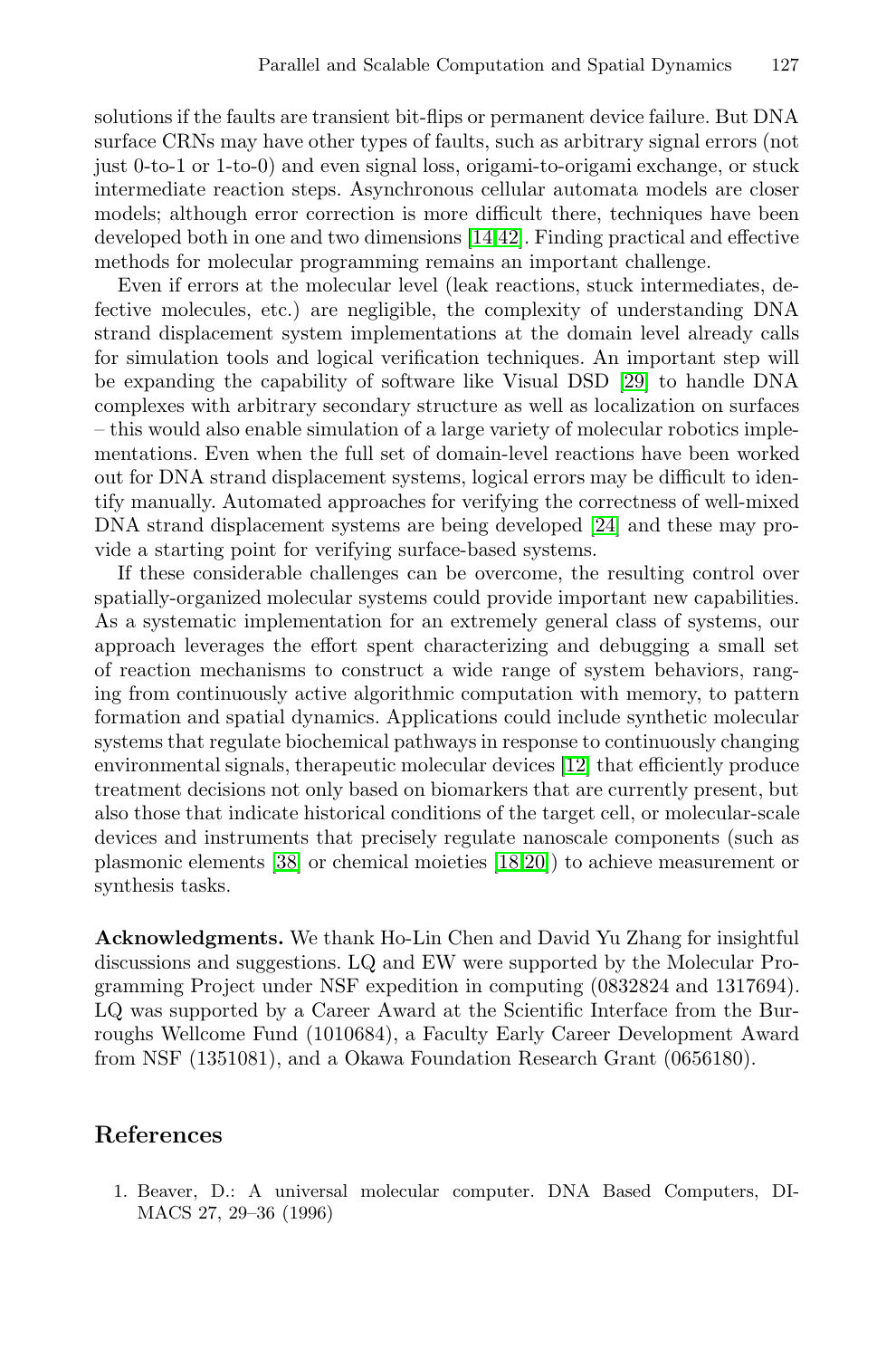- <span id="page-14-5"></span><span id="page-14-3"></span><span id="page-14-0"></span>2. Bennett, C.H.: The thermodynamics of computation – a review. International Journal of Theoretical Physics 21, 905–940 (1982)
- <span id="page-14-2"></span>3. Bennett, C.H.: Logical reversibility of computation. IBM Journal of Research and Development 17, 525–532 (1973)
- 4. Boon, J.P., Dab, D., Kapral, R., Lawniczak, A.: Lattice gas automata for reactive systems. Physics Reports 273, 55–147 (1996)
- <span id="page-14-11"></span>5. Chandran, H., Gopalkrishnan, N., Phillips, A., Reif, J.: Localized hybridization circuits. In: Cardelli, L., Shih, W. (eds.) DNA 17. LNCS, vol. 6937, pp. 64–83. Springer, Heidelberg (2011)
- 6. Chen, X.: Expanding the rule set of DNA circuitry with associative toehold activation. Journal of the American Chemical Society 134, 263–271 (2011)
- <span id="page-14-1"></span>7. Chen, Y.J., Dalchau, N., Srinivas, N., Phillips, A., Cardelli, L., Soloveichik, D., Seelig, G.: Programmable chemical controllers made from DNA. Nature Nanotechnology 8, 755–762 (2013)
- <span id="page-14-4"></span>8. Cook, M.: Universality in elementary cellular automata. Complex Systems 15, 1–40 (2004)
- <span id="page-14-15"></span>9. Dabby, N.L.: Synthetic molecular machines for active self-assembly: prototype algorithms, designs, and experimental study. Ph.D. thesis, California Institute of Technology (2013)
- <span id="page-14-14"></span><span id="page-14-10"></span>10. Dannenberg, F., Kwiatkowska, M., Thachuk, C., Turberfield, A.J.: DNA walker circuits: Computational potential, design, and verification. In: Soloveichik, D., Yurke, B. (eds.) DNA 2013. LNCS, vol. 8141, pp. 31–45. Springer, Heidelberg (2013)
- <span id="page-14-6"></span>11. Dirks, R.M., Pierce, N.A.: Triggered amplification by hybridization chain reaction. Proceedings of the National Academy of Sciences 101, 15275–15278 (2004)
- <span id="page-14-12"></span>12. Douglas, S.M., Bachelet, I., Church, G.M.: A logic-gated nanorobot for targeted transport of molecular payloads. Science 335, 831–834 (2012)
- 13. Ermentrout, G.B., Edelstein-Keshet, L.: Cellular automata approaches to biological modeling. Journal of Theoretical Biology 160, 97–133 (1993)
- <span id="page-14-8"></span>14. Gács, P.: Reliable cellular automata with self-organization. Journal of Statistical Physics 103, 45–267 (2001)
- <span id="page-14-16"></span>15. Genot, A.J., Bath, J., Turberfield, A.J.: Combinatorial displacement of DNA strands: application to matrix multiplication and weighted sums. Angewandte Chemie International Edition 52, 1189–1192 (2013)
- <span id="page-14-17"></span><span id="page-14-13"></span>16. Genot, A.J., Zhang, D.Y., Bath, J., Turberfield, A.J.: Remote toehold: a mechanism for flexible control of DNA hybridization kinetics. Journal of the American Chemical Society 133, 2177–2182 (2011)
- <span id="page-14-9"></span>17. Greenberg, J.M., Hastings, S.: Spatial patterns for discrete models of diffusion in excitable media. SIAM Journal on Applied Mathematics 34(3), 515–523 (1978)
- <span id="page-14-7"></span>18. Gu, H., Chao, J., Xiao, S.J., Seeman, N.C.: A proximity-based programmable DNA nanoscale assembly line. Nature 465, 202–205 (2010)
- 19. Han, J., Jonker, P.: A defect-and fault-tolerant architecture for nanocomputers. Nanotechnology 14, 224 (2003)
- 20. He, Y., Liu, D.R.: Autonomous multistep organic synthesis in a single isothermal solution mediated by a DNA walker. Nature Nanotechnology 5, 778–782 (2010)
- 21. Jahnke, W., Winfree, A.T.: A survey of spiral-wave behaviors in the Oregonator model. International Journal of Bifurcation and Chaos 1, 445–466 (1991)
- 22. Jungmann, R., Steinhauer, C., Scheible, M., Kuzyk, A., Tinnefeld, P., Simmel, F.C.: Single-molecule kinetics and super-resolution microscopy by fluorescence imaging of transient binding on DNA origami. Nano Letters 10, 4756–4761 (2010)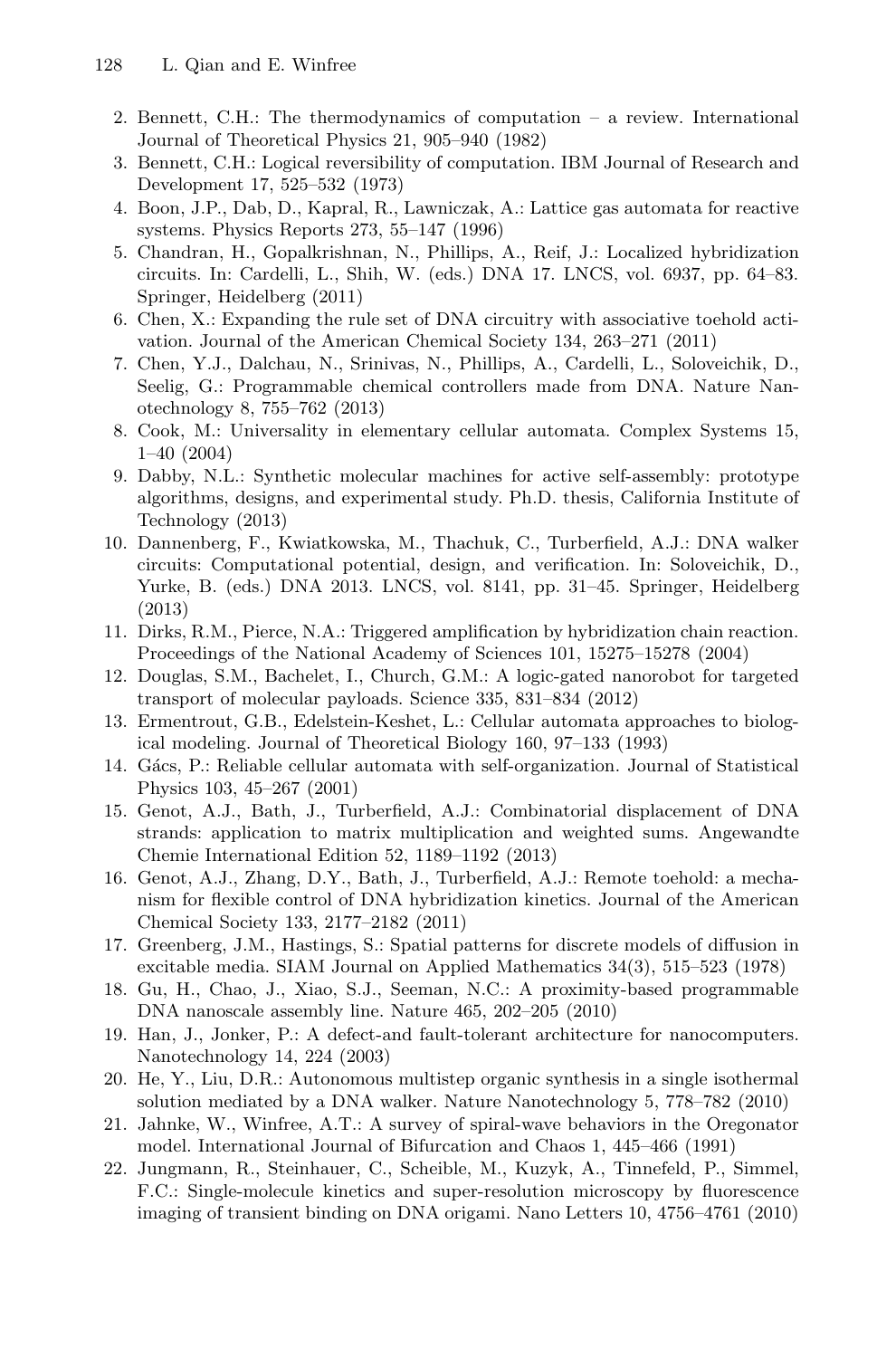- <span id="page-15-13"></span><span id="page-15-7"></span><span id="page-15-5"></span>23. Kari, J.: Theory of cellular automata: A survey. Theoretical Computer Science 334, 3–33 (2005)
- 24. Lakin, M.R., Phillips, A., Stefanovic, D.: Modular verification of DNA strand displacement networks via serializability analysis. In: Soloveichik, D., Yurke, B. (eds.) DNA 19. LNCS, vol. 8141, pp. 133–146. Springer, Heidelberg (2013)
- <span id="page-15-0"></span>25. Lee, J., Adachi, S., Peper, F., Mashiko, S.: Delay-insensitive computation in asynchronous cellular automata. Journal of Computer and System Sciences 70, 201– 220 (2005)
- <span id="page-15-12"></span><span id="page-15-4"></span>26. Liu, W., Zhong, H., Wang, R., Seeman, N.C.: Crystalline two-dimensional DNAorigami arrays. Angewandte Chemie 123, 278–281 (2011)
- 27. Muscat, R.A., Bath, J., Turberfield, A.J.: A programmable molecular robot. Nano Letters 11, 982–987 (2011)
- <span id="page-15-6"></span>28. Muscat, R.A., Strauss, K., Ceze, L., Seelig, G.: DNA-based molecular architecture with spatially localized components. In: Proceedings of the 40th Annual International Symposium on Computer Architecture (ISCA), pp. 177–188 (2013)
- <span id="page-15-8"></span><span id="page-15-2"></span>29. Phillips, A., Cardelli, L.: A programming language for composable DNA circuits. Journal of The Royal Society Interface 6, S419–S436 (2009)
- 30. Qian, L., Soloveichik, D., Winfree, E.: Efficient turing-universal computation with DNA polymers. In: Sakakibara, Y., Mi, Y. (eds.) DNA 16. LNCS, vol. 6518, pp. 123–140. Springer, Heidelberg (2011)
- 31. Qian, L., Winfree, E.: Scaling up digital circuit computation with DNA strand displacement cascades. Science 332, 1196–1201 (2011)
- <span id="page-15-1"></span>32. Rothemund, P.W.K.: Folding DNA to create nanoscale shapes and patterns. Nature 440, 297–302 (2006)
- <span id="page-15-3"></span>33. Rothemund, P.W.K., Papadakis, N., Winfree, E.: Algorithmic self-assembly of DNA Sierpinski triangles. PLoS Biology 2, e424 (2004)
- <span id="page-15-14"></span>34. Rothemund, P.W.K.: A DNA and restriction enzyme implementation of Turing machines. DNA Based Computers, DIMACS 27, 75–119 (1996)
- 35. Smith, W.D.: DNA computers in vitro and in vivo. DNA Based Computers, DI-MACS 27, 121–185 (1996)
- 36. Soloveichik, D., Seelig, G., Winfree, E.: DNA as a universal substrate for chemical kinetics. Proceedings of the National Academy of Sciences 107, 5393–5398 (2010)
- <span id="page-15-10"></span>37. Soloveichik, D., Cook, M., Winfree, E., Bruck, J.: Computation with finite stochastic chemical reaction networks. Natural Computing 7(4), 615–633 (2008)
- <span id="page-15-11"></span>38. Tan, S.J., Campolongo, M.J., Luo, D., Cheng, W.: Building plasmonic nanostructures with DNA. Nature Nanotechnology 6, 268–276 (2011)
- 39. Toffoli, T., Margolus, N.: Cellular automata machines: a new environment for modeling. MIT Press (1987)
- <span id="page-15-9"></span>40. Venkataraman, S., Dirks, R.M., Rothemund, P.W.K., Winfree, E., Pierce, N.A.: An autonomous polymerization motor powered by DNA hybridization. Nature Nanotechnology 2, 490–494 (2007)
- 41. Von Neumann, J.: Probabilistic logics and the synthesis of reliable organisms from unreliable components. Automata Studies 34, 43–98 (1956)
- 42. Wang, W.: An asynchronous two-dimensional self-correcting cellular automaton. In: Proceedings of 32nd Annual Symposium on Foundations of Computer Science, pp. 278–285. IEEE (1991)
- 43. Yin, P., Sahu, S., Turberfield, A.J., Reif, J.H.: Design of autonomous DNA cellular automata. In: Carbone, A., Pierce, N.A. (eds.) DNA 11. LNCS, vol. 3892, pp. 399–416. Springer, Heidelberg (2006)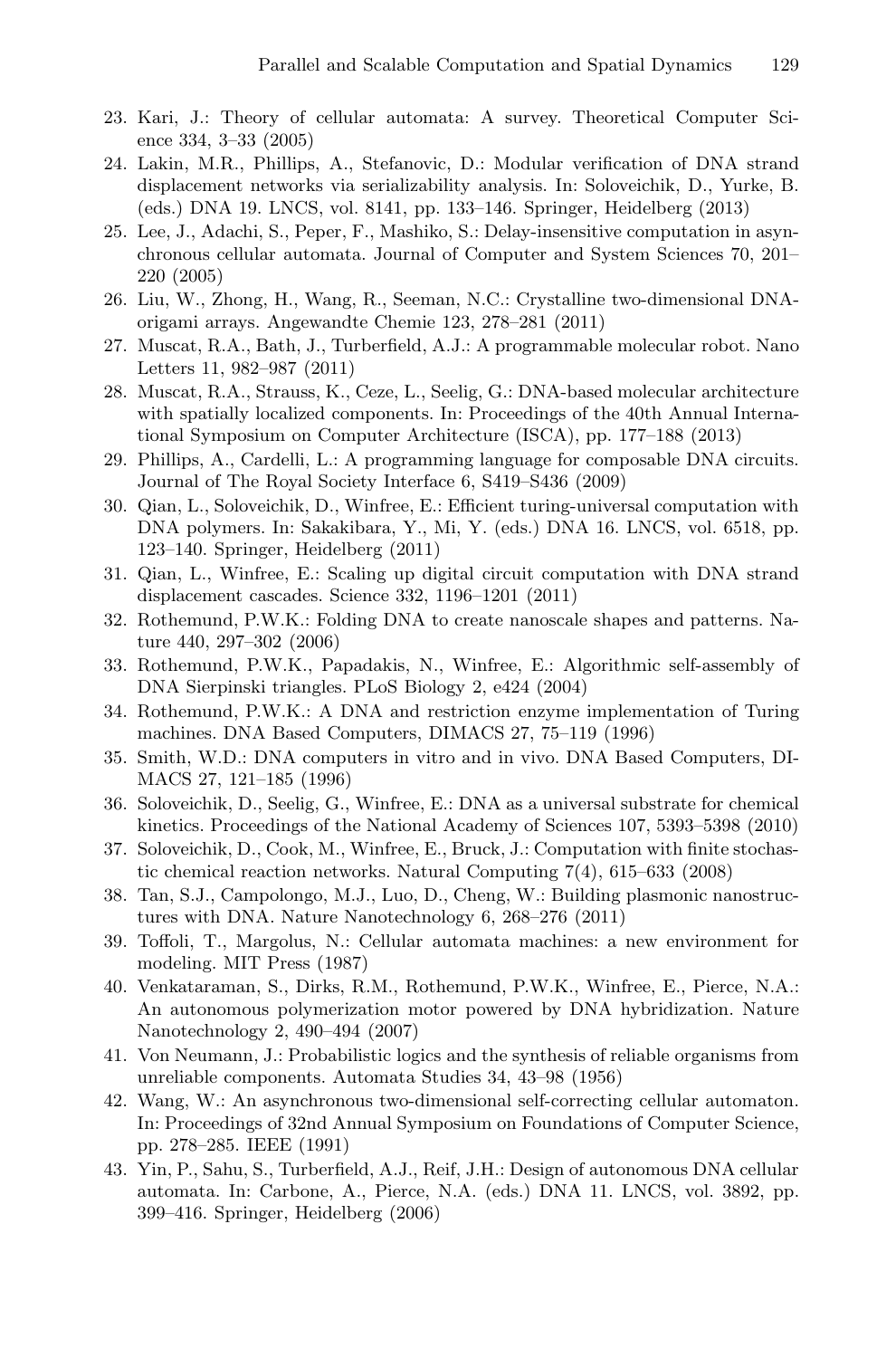- <span id="page-16-1"></span>44. Yin, P., Turberfield, A.J., Sahu, S., Reif, J.H.: Design of an autonomous DNA nanomechanical device capable of universal computation and universal translational motion. In: Ferretti, C., Mauri, G., Zandron, C. (eds.) DNA 10. LNCS, vol. 3384, pp. 426–444. Springer, Heidelberg (2005)
- <span id="page-16-0"></span>45. Yurke, B., Turberfield, A.J., Mills, A.P., Simmel, F.C., Neumann, J.L.: A DNAfuelled molecular machine made of DNA. Nature 406, 605–608 (2000)
- 46. Zhang, D.Y., Winfree, E.: Control of DNA strand displacement kinetics using toehold exchange. Journal of the American Chemical Society 131, 17303–17314 (2009)
- 47. Zhang, D.Y., Chen, S.X., Yin, P.: Optimizing the specificity of nucleic acid hybridization. Nature Chemistry 4, 208–214 (2012)
- 48. Zhang, D.Y., Seelig, G.: Dynamic DNA nanotechnology using strand-displacement reactions. Nature Chemistry 3, 103–113 (2011)

### **Appendix**



**Fig. 8.** Detailed mechanism of formal unimolecular reaction  $A \rightarrow B$  on a surface